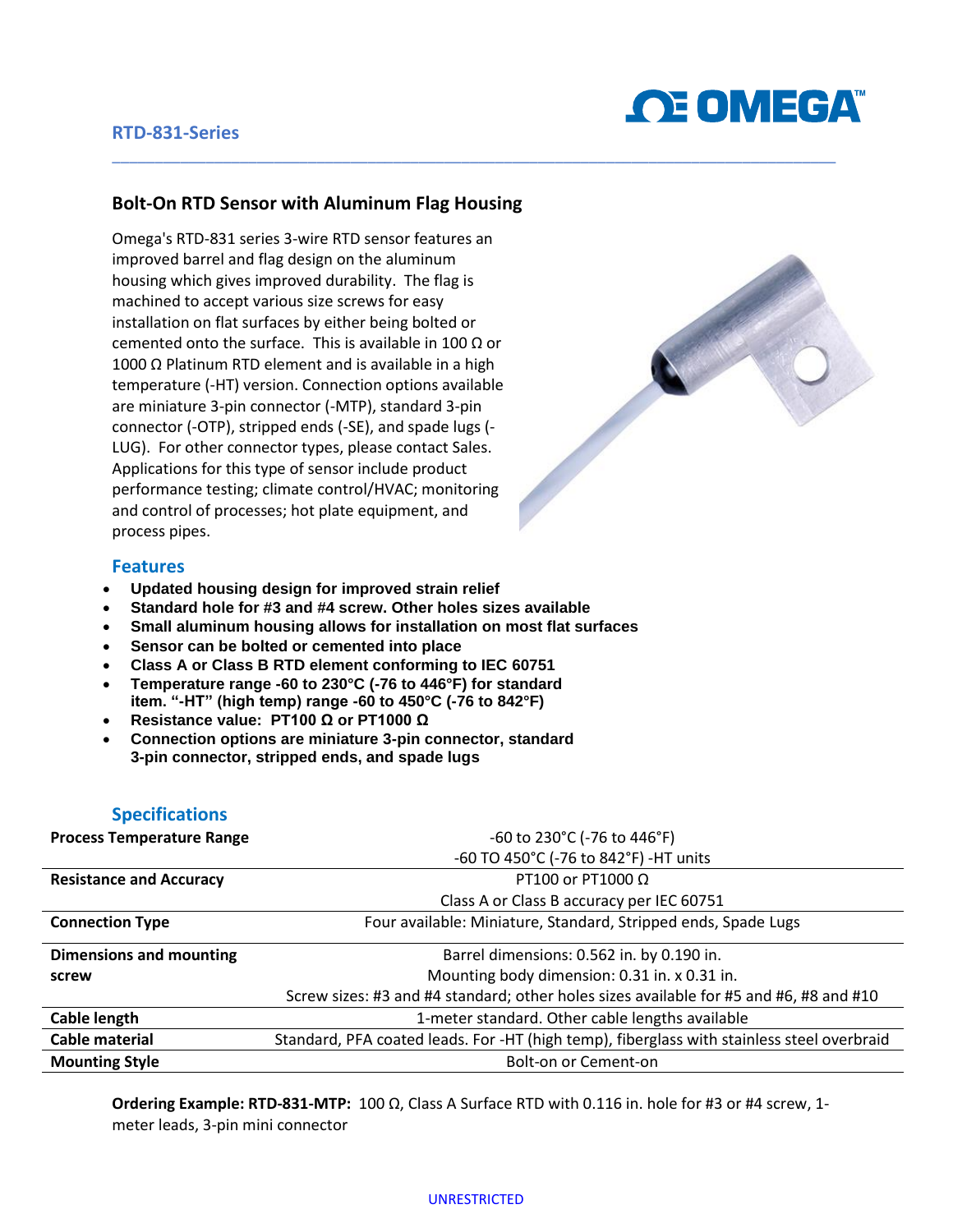#### **RTD-831-Series**



| <b>RTD-831 Termination Options</b> |                              |                                |  |  |
|------------------------------------|------------------------------|--------------------------------|--|--|
| <b>Suffix</b>                      | <b>Connector Part Number</b> | <b>Termination Description</b> |  |  |
| -MTP                               | MTP-U-M                      | 3-pin male miniature           |  |  |
| -OTP                               | OTP-U-M                      | 3-pin male standard            |  |  |
| -LUG                               | n/a                          | Spade lugs                     |  |  |
| -SE                                | n/a                          | Stripped ends                  |  |  |

\_\_\_\_\_\_\_\_\_\_\_\_\_\_\_\_\_\_\_\_\_\_\_\_\_\_\_\_\_\_\_\_\_\_\_\_\_\_\_\_\_\_\_\_\_\_\_\_\_\_\_\_\_\_\_\_\_\_\_\_\_\_\_\_\_\_\_\_\_\_\_\_\_\_\_\_\_\_\_\_\_\_\_\_\_

**Ordering Example: RTD-831-LUG:** 100 Ω, Class A Surface RTD, 1-meter leads, 0.116 in. hole dimension for #3 and #4 screw, with spade lug termination.

| <b>RTD-831 Screw size Designation</b> |                       |                   |  |
|---------------------------------------|-----------------------|-------------------|--|
| <b>Suffix</b>                         | <b>Hole Dimension</b> | <b>Screw size</b> |  |
| <b>None</b>                           | $0.116$ in.           | #3 and #4         |  |
| -H147                                 | 0.147 in.             | #5 and #6         |  |
| -H170                                 | 0.170 in.             | #8                |  |

**Ordering Example: RTD-831-MTP-H147:** 100 Ω, Class A Surface RTD, 1-meter leads, 0.147 in. hole dimension for #5 and 6 screw, with male mini connector.